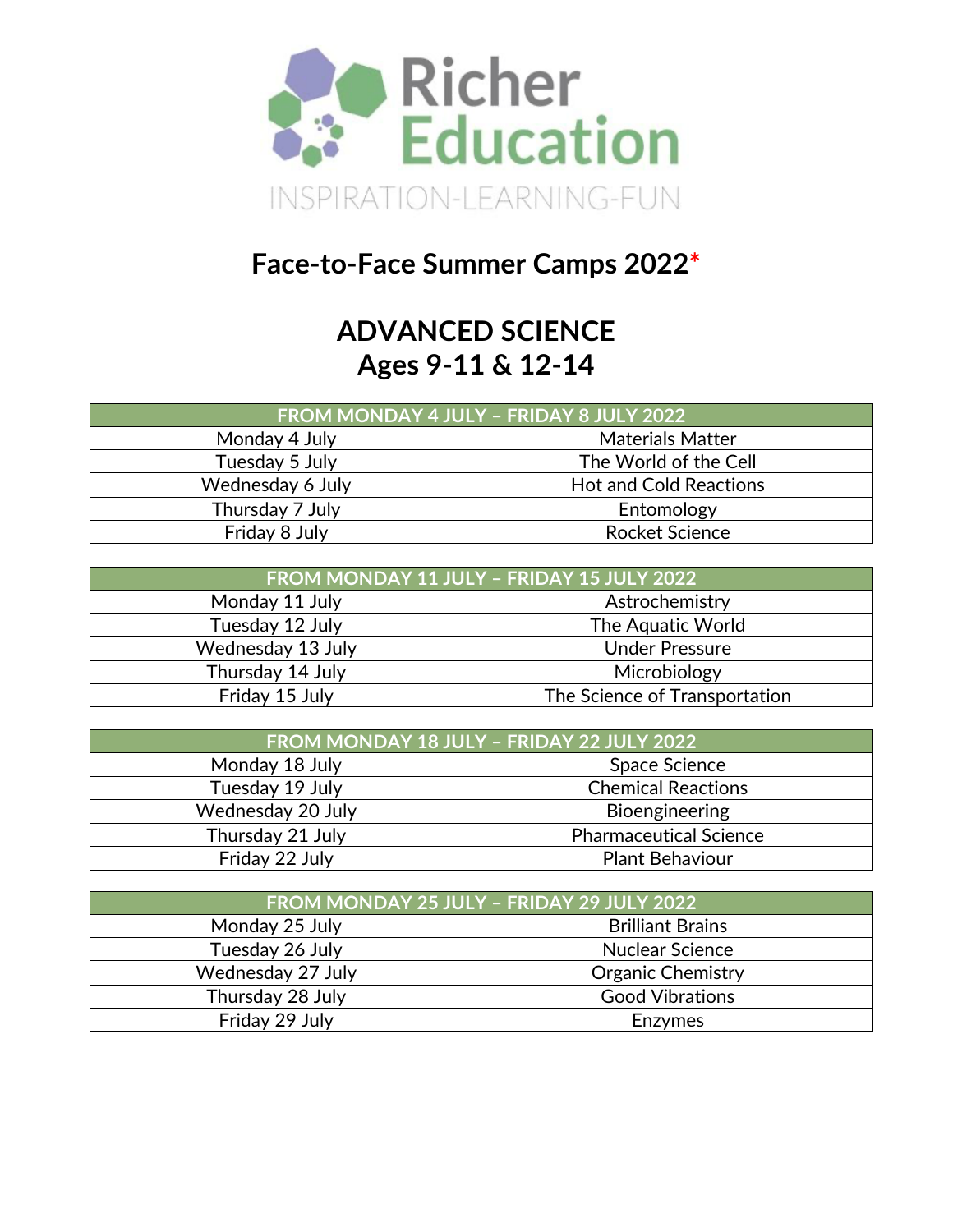

## **Face-to-Face Summer Camps 2022\***

#### **ADVANCED SCIENCE Ages 9-11 & 12-14**

| <b>FROM MONDAY 1 AUGUST - FRIDAY 5 AUGUST 2022</b> |                             |  |
|----------------------------------------------------|-----------------------------|--|
| <b>Excretion and Waste</b><br>Monday 1 August      |                             |  |
| Tuesday 2 August<br><b>Plenty of Polymers</b>      |                             |  |
| Wednesday 3 August                                 | Astrobiology                |  |
| Thursday 4 August                                  | <b>Captivating Crystals</b> |  |
| Friday 5 August                                    | Oceanography                |  |

| FROM MONDAY 8 AUGUST - FRIDAY 12 AUGUST 2022 |                          |  |
|----------------------------------------------|--------------------------|--|
| Monday 8 August                              | <b>Surgical Science</b>  |  |
| Tuesday 9 August                             | <b>Enzymes</b>           |  |
| Wednesday 10 August                          | <b>Alloys and Metals</b> |  |
| Thursday 11 August                           | Feel the Force           |  |
| Friday 12 August                             | Biotechnology            |  |

| FROM MONDAY 15 AUGUST - FRIDAY 19 AUGUST 2022      |                          |  |
|----------------------------------------------------|--------------------------|--|
| Super Senses: The Eye<br>Monday 15 August          |                          |  |
| Tuesday 16 August<br>Atoms, Elements and Compounds |                          |  |
| Wednesday 17 August<br><b>Geological Sciences</b>  |                          |  |
| Thursday 18 August                                 | <b>Botanical Science</b> |  |
| Friday 19 August<br>At the Heart of the Matter     |                          |  |

| FROM MONDAY 22 AUGUST - FRIDAY 26 AUGUST 2022 |                         |  |
|-----------------------------------------------|-------------------------|--|
| Monday 22 August                              | <b>Animal Behaviour</b> |  |
| Tuesday 23 August<br><b>Smart Materials</b>   |                         |  |
| Wednesday 24 August                           | Thermodynamics          |  |
| Thursday 25 August                            | Energise                |  |
| Friday 26 August                              | <b>Dynastic DNA</b>     |  |